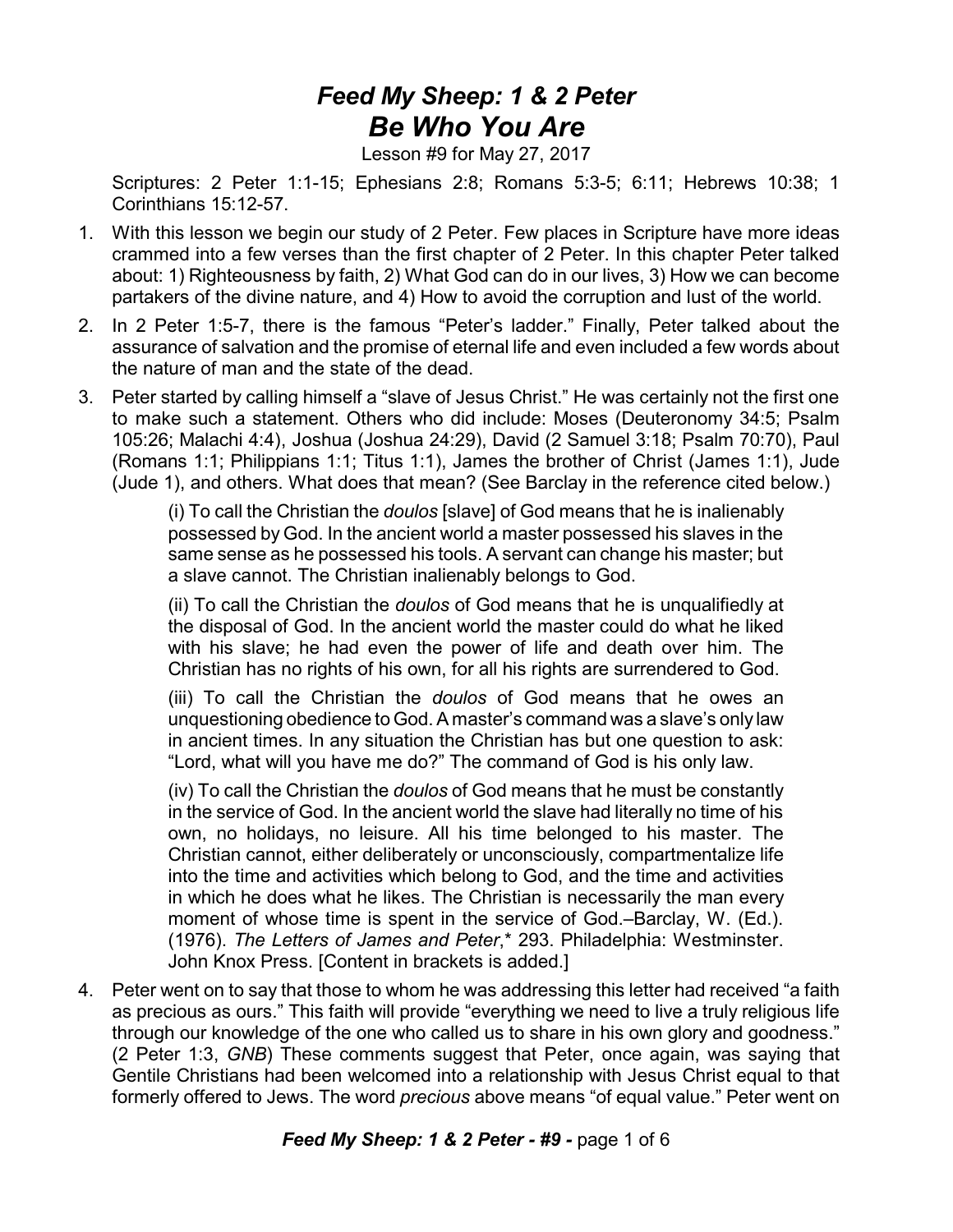to say that divine power has been given to us "through the knowledge of Him who called us by glory and virtue" (2 Peter 1:3, *NKJV*) to become like Jesus Christ. What does that mean? Only God can do it.

5. In order to love Jesus, we must get to know Him. How do you understand 2 Peter 1:1-4? Humans were given the privilege of becoming perfect and mature in their relationship with God while living in the Garden of Eden. Unfortunately, through sin we have been degraded and defaced. But, by being born again, we have the opportunity to be restored into the divine image. This will happen through a cooperative effort between ourselves and the Holy Spirit. We need to take the time to allow the Holy Spirit to work.

> All true obedience comes from the heart. It was heart work with Christ. And if we consent, He will so identify Himself with our thoughts and aims, so blend our hearts and minds into conformity to His will, that when obeying Him we shall be but carrying out our own impulses. The will, refined and sanctified, will find its highest delight in doing His service. **When we know God as it is our privilege to know Him, our life will be a life of continual obedience. Through an appreciation of the character of Christ, through communion with God, sin will become hateful to us**.—Ellen G. White, *The Desire of Ages*\* 668.3. [Bold type is added.]

- 6. What difference has your Christian faith made in your life?
- 7. Second Peter 1:5-7 reveals "Peter's ladder." Compare Romans 5:3-5; James 1:3-4; and Galatians 5:22-23.
- 8. What similar theme appears in these texts?
- 9. These are the lists of virtues in each of these passages. Peter's list is called a ladder.

| 2 Peter 1:5-7: | Faith, goodness, knowledge, self-control, endurance,<br>godliness, Christian affection, love.                                               |
|----------------|---------------------------------------------------------------------------------------------------------------------------------------------|
| Romans 5:3-5:  | Troubles, endurance, God's approval, hope.                                                                                                  |
| James 1:3-4:   | Faith, endurance, perfection.                                                                                                               |
|                | Galatians 5:22-23: <sup>22</sup> Love, joy, peace, patience, kindness, goodness,<br>faithfulness, <sup>23</sup> humility, and self-control. |

- 10. Making lists of virtues was commonly done in ancient times. In this case, Peter put together his list of what he thought were most important. He organized it in the form of a ladder. Each of the rungs in Peter's ladder was carefully chosen:
	- *Faith:* In this context, faith is nothing less than a saving belief in Jesus *(see Gal. 3:11, Heb. 10:38)*.
	- **Virtue**: Virtue (Greek *arēte*), a good quality of any kind, was heralded even among pagan philosophers. Yes, faith is crucial, but it must lead to a changed life, one in which virtue is expressed.

*Knowledge:* Peter surely isn't talking of knowledge in general but rather the knowledge that comes from a saving relationship with Jesus Christ.

*Temperance/Self-control:* Mature Christians are able to control their impulses, particularly those impulses that lead to excesses.

*Patience/Steadfastness:* Steadfastness is endurance, especially in the face of trials and persecution.

*Feed My Sheep: 1 & 2 Peter - #9 -* page 2 of 6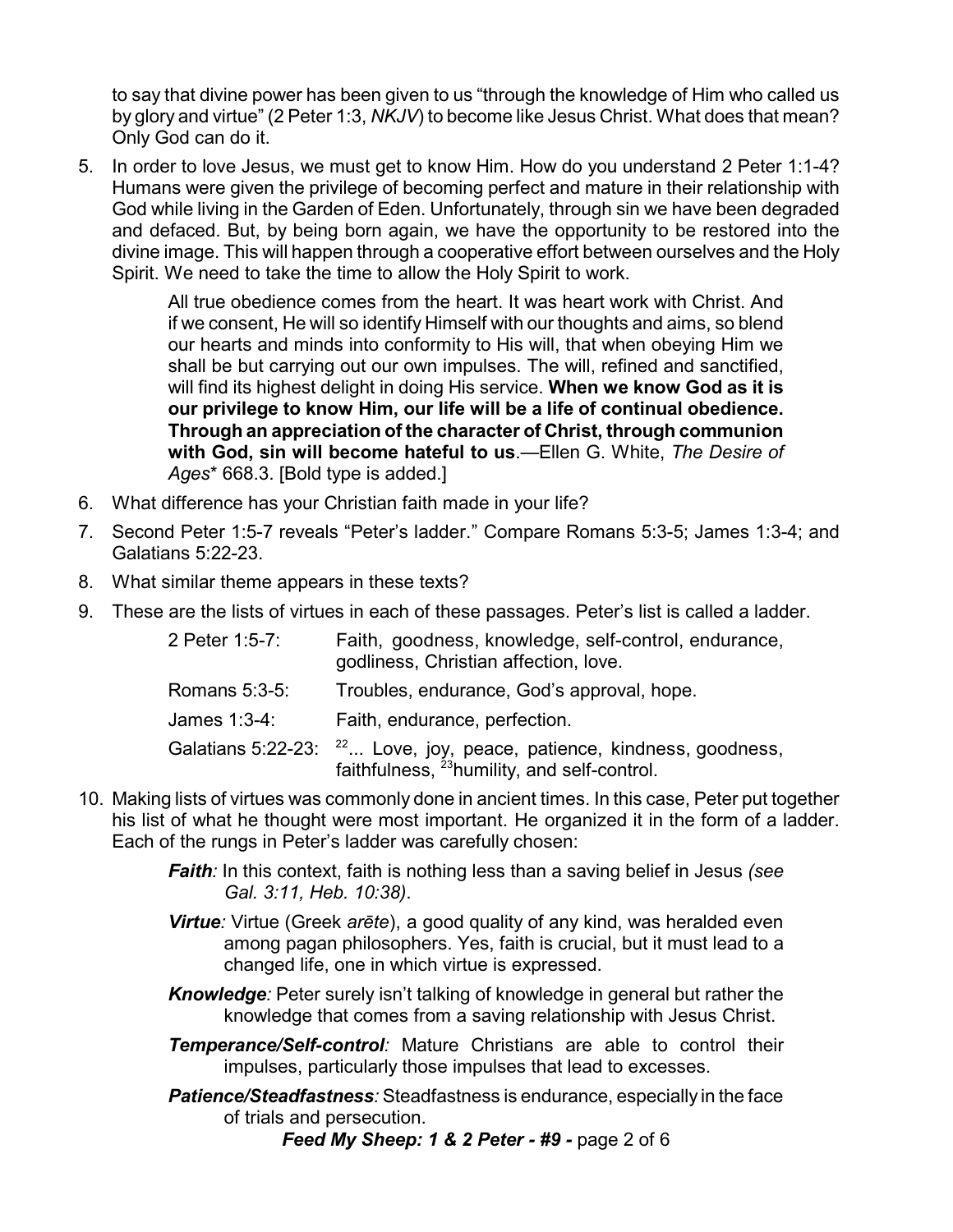- **Godliness**: In the pagan world, the word translated here as "godliness" means ethical behavior that results from a belief in a god. Within the New Testament it also carries the concept of ethical behavior that results from belief in the one true God *(1 Tim. 2:2)*.
- *Brotherly kindness:* Christians are like a family, and godliness will lead to a community in which people are kind to one another.
- *Love:* Peter brings the list to a climax with love. He sounds like Paul, too: "And now abide faith, hope, love, these three; but the greatest of these is love" *(1 Cor. 13:13, NKJV)*.—*Adult Sabbath School Bible Study Guide*\* for Monday, May 22. [Bold type is added.]
- 11. After saying that the virtues and the relationship that we can have with Jesus Christ is a gift, Peter said we must "make every effort" to attain these virtues. (2 Peter 1:5, *NET*) How do you understand this cooperation between ourselves and the Holy Spirit?
	- **Philippians 2:12-13** (GNB<sup>\*</sup>): <sup>12</sup>... Keep on working with fear and trembling to complete your salvation, <sup>13</sup>because God is always at work in you to make you willing and able to obey his own purpose. [Who is doing the work?]
	- **2 Peter 1:10-11** (*GNB*\*): <sup>10</sup> So then, my brothers and sisters, try even harder to make God's call and his choice of you a permanent experience; if you do so, you will never abandon your faith. <sup>11</sup>In this way you will be given the full right to enter the eternal Kingdom of our Lord and Saviour Jesus Christ.
- 12. Read 2 Peter 1:8-11. If we have truly experienced living according to Peter's directions in the first seven verses of this short letter, then Peter called upon us to be what we really can be. Do we really know Jesus Christ? Do we really want to live as He did? How are we doing at developing faith, virtue, knowledge, self-control, steadfastness, godliness, brotherly/Christian affection, and love? Unfortunately, Peter's letter reminds us that there are many Christians who have failed to accomplish this new reality in their lives. But, he was certain that there is no excuse for their behavior.
- 13. So, what is the relationship that Peter was suggesting between faith and works?

We hear a great deal about faith, but we need to hear a great deal more about works. Many are deceiving their own souls by living an easy-going, accommodating, crossless religion.—Ellen G. White, *The Signs of the Times*,\* June 16, 1890, par. 6; *1SM*\* 382.2; *Faith and Works*\* 50.1; *NL*\* 38.1.

- 14. So, how do we learn what Christ was like? Could we put ourselves back into the Gospels, trying to imagine what we would have done in each situation? What did the disciples think when Jesus mentioned the cross? Can we think of modern situations which, in one way or another, parallel the stories of Jesus or the disciples?
- 15. Read 2 Peter 1:13-14. What did Peter mean when he said, "I must put off my tent"? Modern versions say, "I must put off this mortal body." How did Peter remind us? The Gospel of Mark is Peter's Gospel. (1 Peter 5:13; 2 Peter 1:15)

In 1956, Oscar Cullmann wrote a short study called "Immortality of the Soul or Resurrection of the Dead? The Witness of the New Testament." He argued that the concept of the resurrection is quite incompatible with the concept of the immortal soul. Furthermore, he said that the New Testament lies squarely on the side of the resurrection of the dead.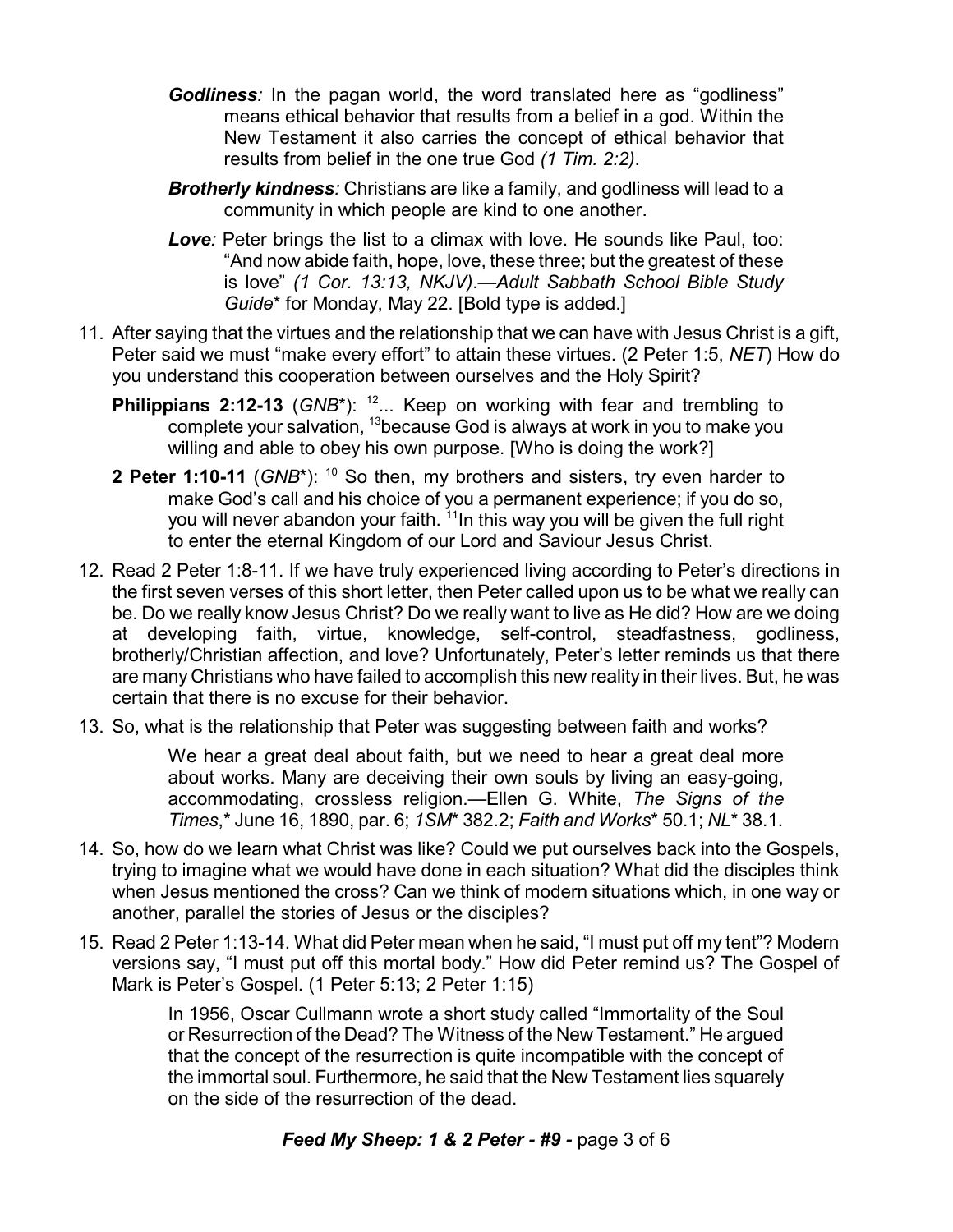"No other publication of mine," he later wrote, "has provoked such enthusiasm or such violent hostility."

http://www.truthaccordingtoscripture.com/documents/death/immortality-res urrection/cullmann\_immort-res.pdf —*Sabbath School Bible Study Guide*\* for Wednesday, May 24. [Spirit and body when combined make a soul.]

- 16. For comparison, read 1 Corinthians 15:12-57. Of course, Paul made it very clear that if Christ did not rise from the grave, then our faith is useless. But, since we know that He did rise, we have the promise, a guarantee, in fact, that we can rise. Death is nothing more than a dreamless sleep to be followed by a glorious awakening for those who belong to Jesus Christ. There is nothing in the New Testament to suggest that some essence wafts its way off, leaving a body behind and dwelling somewhere in another world. Which is more important: 1) The death of Jesus? Or, 2) The resurrection of Jesus? That is a bad question since both are crucial!
- 17. So, what kind of bodies will we receive in the resurrection? (1 Corinthians 15:35-50) When Jesus rose from the grave and ascended to His Father, He came back a short time later to His disciples who recognized Him as a real Person. Thus, we can be assured that although we will have perfect and immortal bodies, they will be real. (John 20:24-29)
- 18. Second Peter 1:12-15 explains to us why Peter was writing this letter. It was his last will and testament to his Christian associates; he knew that soon he would die. And he wanted to leave a parting message for other Christians who were also suffering as he was.
- 19. Peter knew that he would soon face his final trial; but, he was not afraid. Jesus Himself had hinted at that death many years earlier. (See John 21:18-19.)

In the providence of God, Peter was permitted to close his ministry in Rome, where his imprisonment was ordered by the emperor Nero about the time of Paul's final arrest. Thus the two veteran apostles, who for many years had been widely separated in their labors, were to bear their last witness for Christ in the world's metropolis, and upon its soil to shed their blood as the seed of a vast harvest of saints and martyrs.

Since his reinstatement after his denial of Christ, Peter had unflinchingly braved danger and had shown a noble courage in preaching a crucified, risen, and ascended Saviour. As he lay in his cell he called to mind the words that Christ had spoken to him: "Verily, verily, I say unto thee, When thou wast young, thou girdedst thyself, and walkedst whither thou wouldest: but when thou shalt be old, thou shalt stretch forth thy hands, and another shall gird thee, and carry thee whither thou wouldest not." John 21:18. Thus Jesus had made known to the disciple the very manner of his death, and even foretold the stretching of his hands upon the cross.

Peter, as a Jew and a foreigner, was condemned to be scourged and crucified. In prospect of this fearful death, the apostle remembered his great sin in denying Jesus in the hour of His trial. Once so unready to acknowledge the [538] cross, he now counted it a joy to yield up his life for the gospel, feeling only that, for him who had denied his Lord, to die in the same manner as his Master died was too great an honor. Peter had sincerely repented of that sin and had been forgiven by Christ, as is shown by the high commission given him to feed the sheep and lambs of the flock. But he could never forgive himself. Not even the thought of the agonies of the last terrible scene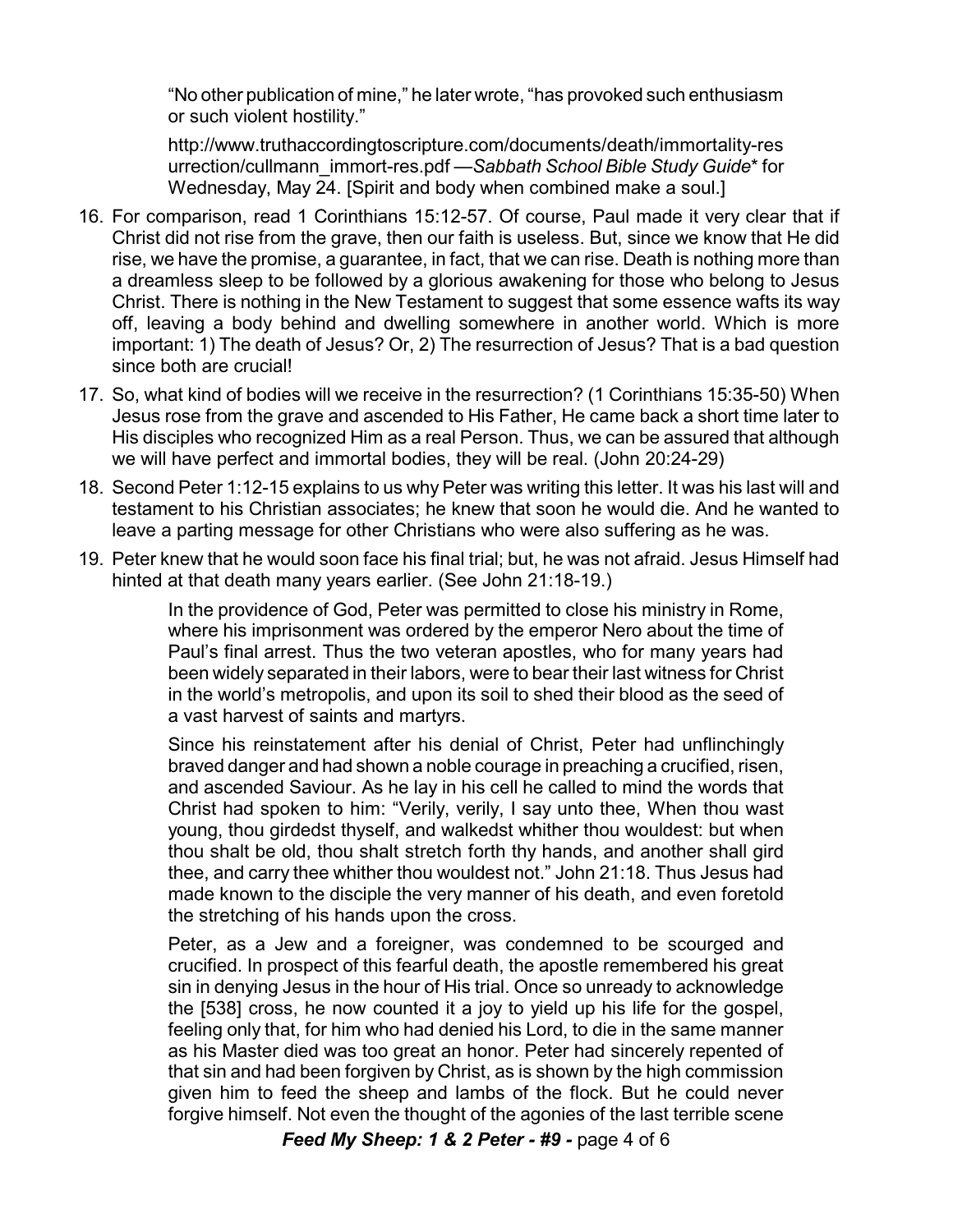could lessen the bitterness of his sorrow and repentance. As a last favor he entreated his executioners that he might be nailed to the cross with his head downward. The request was granted, and in this manner died the great apostle Peter.—Ellen G. White, *The Acts of the Apostles*\* 537.1-538.0.

- 20. Should we be terribly frightened at the prospect of death? Or, should we have the hope that the disciples displayed as they faced death?
- 21. Re-read 2 Peter 1:3-4 and John 6:63. What means does God provide us for leaving behind the corruption that is in the world through lust and attaining to God's divine power unto immortality and eternal life? By having access to the Scriptures, we can become partakers of the divine nature. Faith is a relationship with God.
- 22. When Peter called for us to try even harder to make God's call and His choice of us a permanent experience, what was he suggesting? Was this his way of saying that human works can somehow help us earn salvation? Notice that he went on to suggest that our efforts are only a means for establishing our faith. What does that mean? (Romans 10:17)
- 23. Do we fully comprehend what it means to be partakers of the divine nature? How do we escape the corruption that is in the world through lust and evil desire?

In our passage, Peter tells us how we can accomplish all these goals. We must have an effective and productive knowledge of God and of Jesus Christ–who called us to emulate His holiness *(compare with 1 Pet. 1:15, 16)*. After describing the ladder of Christian virtues, Peter says, "For if you possess these qualities in increasing measure, they will keep you from being ineffective and unproductive in your knowledge of our Lord Jesus Christ" *(2 Pet. 1:8, NIV)*. Through the divine power made available in the precious promises of His Word, God permits us to become partakers of the divine nature and to escape the corrupt natures we have inherited in this world. Thus, He fits us for eternity.—*Adult Teacher's Sabbath School Bible Study Guide*\* 120.

- 24. In talking about many of these same virtues, Paul suggested they are a fruit. (Galatians 5:22-23) One might get the idea from Peter's words that we work on these virtues one by one. But, we need to be very clear that these virtues are a gift from God. However, we need to exercise our choice by allowing the Holy Spirit to enter our lives through Bible study and prayer so He can make the necessary changes in us.
- 25. In a previous lesson, we talked about how Peter's first letter focused a great deal on Jesus Christ.

As Peter begins his second epistle, he continues his emphasis on the centrality of Jesus Christ that we saw in his first epistle. In the first 15 verses that we will be studying this week, there are six explicit references to Jesus Christ, usually either as Lord or as God, plus many other references to Him through the use of personal pronouns. In verse 1, through a Greek grammatical construction, Jesus is called both our God and Savior. In verses 2, 8, 11, and 14, Jesus is designated as our Lord. In all but verse 2, He is called Jesus Christ, or Jesus the Messiah. In verse 11, He is our Lord and Savior. Clearly, Peter has a very high Christology and wants to communicate this interpretation to his readers. He is proud to bear the name that Jesus gave him, Simon Peter ("the rock") and to be a servant and apostle of Jesus

*Feed My Sheep: 1 & 2 Peter - #9 -* page 5 of 6